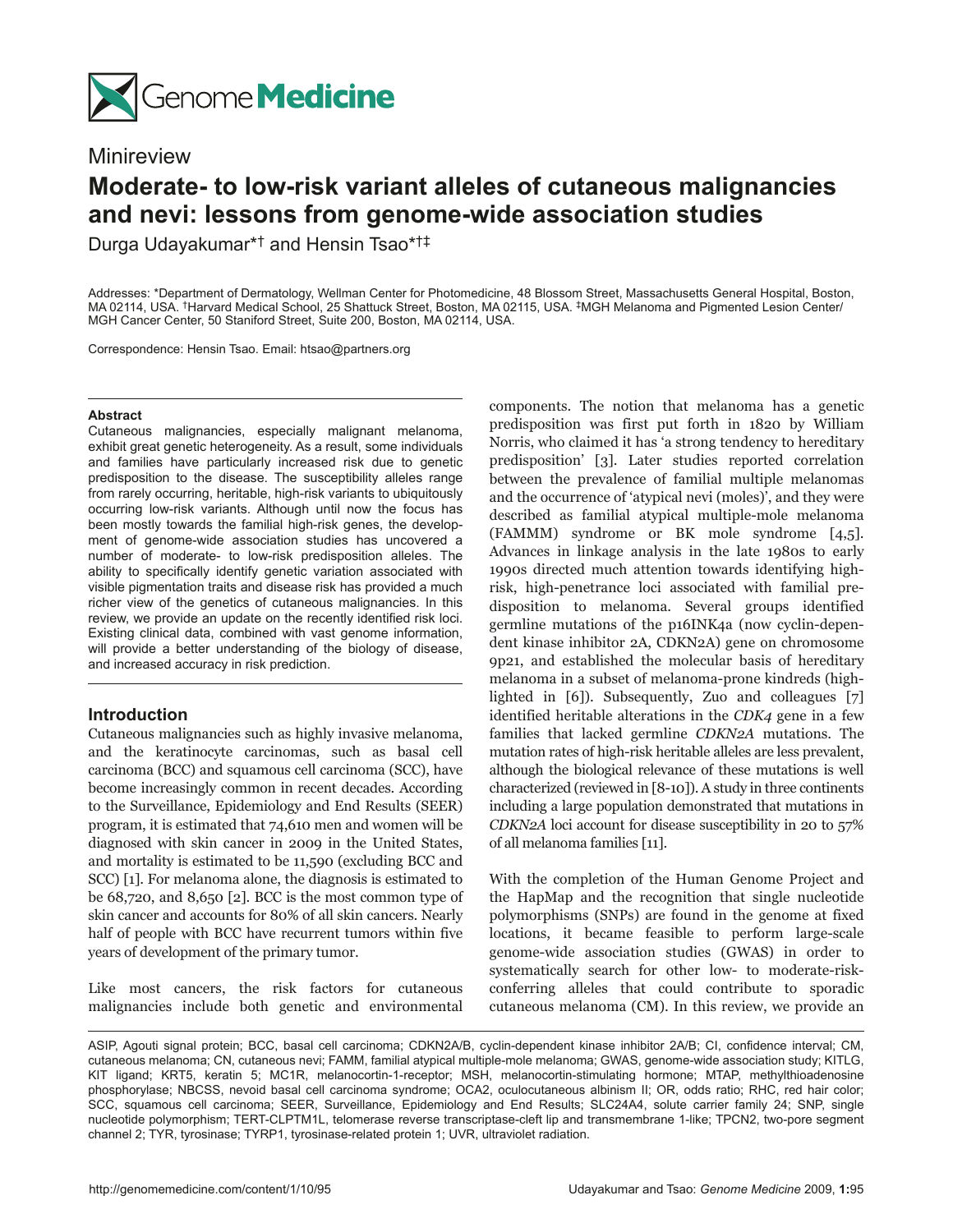update on newly identified genetic variants associated with melanoma risk, pigmentation phenotypes such as skin color, hair color and sun sensitivity, and development of cutaneous nevi (CN) count. A recent article examining BCC is also considered, since susceptibility to melanoma may also result in high-risk predisposition to other such forms of cutaneous malignancies [12]

# **Risk variants of cutaneous malignancies Association with pigmentation phenotype and risk of cutaneous melanoma**

A comprehensive meta-analysis by Gandini and colleagues [13] revealed a direct link between pigmentation and melanoma risk. There are more than 120 genes involved in regulating pigmentation status, among which melanocortin-1-receptor (*MC1R*) is a key regulator. Many variants of this gene sequence are implicated in melanoma risk (reviewed in [14,15]). MC1R triggers a cAMP-dependent intracellular response that leads to the production of dark eumelanin in preference over red pheomelanin (Figure 1); eumelanin is thought to provide greater protection against ultraviolet radiation (UVR) than pheomelanin [16,17]. The presence of germline *MC1R* variants correlates with skin/ hair color and poor tanning ability (80% in individuals with red hair color (RHC) and/or fair skin, 20% in individuals with brown or black hair, and less than 4% in people with good tanning response) and increases CM risk by 3.9-fold [18]. Raimondi and colleagues [19] reviewed all *MC1R* variants and classified them based on RHC phenotype: (a) four 'R' *MC1R* variants (p.Asp84Glu, p.Arg151Cys, p.Arg160Trp, and p.Asp294His) strongly associated with the RHC phenotype; (b) two less frequent 'R' alleles (p. Arg142His and p.Ile155Thr) based on strong familial association with RHC phenotype; and (c) three 'r' alleles (p.Val60Leu, p.Val92Met, and p.Arg163Gln) with weaker association with the RHC phenotype. Except for p. Val60Leu and p.Val92Met, all other variants appear significantly associated with melanoma risk, with odds ratios (ORs) with a 95% confidence interval (CI) ranging from 1.42 (1.09 to 1.85) for p.Arg163Gln to 2.45 (1.32 to 4.55) for p.Ile155Thr. Two studies estimated the penetrance of *MC1R* variants to be approximately 84% [20,21]. There is also some early evidence that *MC1R* status is associated with *BRAF* mutagenesis, suggesting a predisposition to develop *BRAF*-driven tumors in individuals carrying these variants [22,23].

Another GWAS identified variants associated with hair and eye pigmentation, skin sensitivity to sun and freckling among 2,986 Icelanders [24]. Shortly thereafter, the same group discovered another two coding variants in *TPCN2* (two-pore segment channel 2) that were associated with hair color, and a variant at the *ASIP* locus (which encodes the Agouti protein) that showed strong association with sun sensitivity, freckling, and red hair - phenotypic features similar to those in individuals carrying variants in

*MC1R* [25]. In 2008, a much larger study examined 11 SNPs from eight pigmentation-associated loci (*SLC24A4*  (solute carrier family 24), *KITLG* (KIT ligand), *6p25.3*, *TYR* (tyrosinase), *OCA2* (oculocutaneous albinism II), *TPCN2* (two-pore segment channel 2), *ASIP* (Agouti signal protein), *TYRP1* (tyrosinase-related protein 1)) for CM and BCC risk. Three cohorts (810 individuals with CM and 36,723 non-CM controls from Iceland; 1,033 CM cases and 2,650 controls from Sweden and 278 CM cases and 1,297 controls from Spain) were tested for melanoma risk effects. A two-SNP haplotype was identified at the *ASIP* locus that showed strong association with CM (combined  $OR = 1.45$ ;  $P = 1.2 \times 10^{-9}$ , while an additional non-synonymous coding variant in *TYR* (combined OR = 1.21;  $P = 2.8 \times 10^{-7}$ ) and a non-coding SNP at the *TYRP1* locus were also associated significantly with melanoma risk (rs1408799; combined for all three samples,  $OR = 1.15$ ;  $P = 0.00043$ ) [26]. A second independent GWAS based in Australia also found evidence of a melanoma risk locus at the *ASIP* locus on chromosome 20q11 [27].

A recent GWAS based on population samples collected across European populations living at different latitudes has uncovered additional melanoma risk loci with suggestive biological consequences [28], although these are yet to be validated. The result was a joint effort from ten GenoMEL groups with 1,650 cases and 1,065 controls. The team identified five loci on chromosomes 2, 5, 9, 11 and 16, with at least one SNP at each locus with genomewide significance ( $P < 5 \times 10^{-7}$ ). Three of these loci were replicated in an independent cohort of 1,163 cases and 903 controls. The strongest association was seen in chromosome 16q, with one new SNP (rs8059973, OR = 0.74), which was different from two other previously reported SNPs on the same locus with association to hair color and skin pigmentation (rs258322, rs4785763) [29]. The rs8258322 SNP (OR (95% CI) = 1.16  $\times$  10<sup>-12</sup> to 2.54  $\times$  10<sup>-27</sup>) was comparable to the *MC1R* variant previously described [21] in terms of increased cutaneous melanoma risk, though the location of the SNP is distant from the *MC1R* locus *per se*. In addition, a chromosome 11 SNP near the *TYR* gene showed evidence of association with melanoma  $(rs1393350; P = 2.41 \times 10^{-4})$ . A third region on chromosome 9p21 also showed significant association with melanoma. The implicated SNP (rs7023329,  $P = 4.03 \times 10^{-7}$ ) is near, but distinct from, the high-risk *CDKN2A* locus; it appears to be more physically aligned with the methylthioadenosine phosphorylase (*MTAP*) gene that flanks the *CDKN2A* region. These novel loci will be a key addition to the pigmentation variants of *TYR* previously identified by deCODE genetics [26].

The GWAS analyses also uncovered some risk variants whose genetic interactions are more complex. Interestingly, in the large Icelandic-based GWAS, *MC1R* variants conferred little or no increased risk of CM among the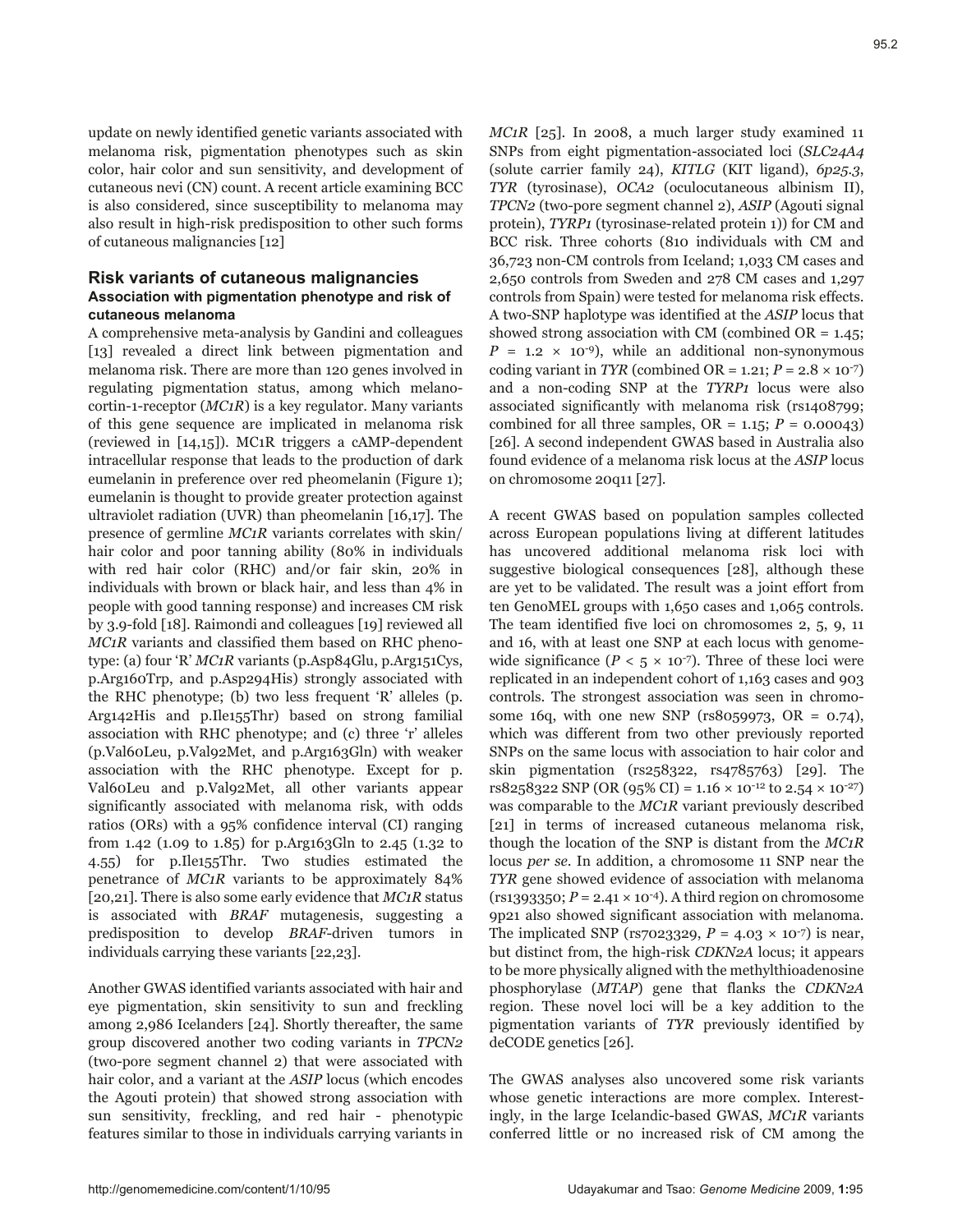

### **Figure 1**

An illustration of the MC1R pigmentation pathway and the loci implicated in melanoma risk. The binding of melanocortin-stimulating hormone (α-MSH) to its transmembrane receptor, Melanocortin-1-receptor (MC1R), results in stimulation of adenylate cyclase (AC) to produce cAMP. An antagonist to α-MSH, called Agouti protein (encoded by *ASIP* loci), inhibits this interaction. The release of cAMP in the cytoplasm activates the melanosomal enzymes, including tyrosinase (TYR) and tyrosinase-related protein-1 (TYRP-1), on the cell membrane of the melanosomes, resulting in a shift of pigment synthesis from pheomelanin to eumelanin. The variants of the genes encoding these proteins are listed. The corresponding odds ratio represents the risk of developing melanoma in patients carrying these variants.

Icelandic population, whereas significant risks for CM were observed in both the Swedish and Spanish cohorts [25]. These findings suggest that RHC variants are not the only genetic risk factors for melanoma in the Icelandic cohort. This is consistent with an earlier study showing that some *MC1R* variants conferred melanoma risk but were not associated with hair and skin color phenotypes [21]. Table 1

summarizes the known relationships between various GWAS loci and their associated pigmentary and cancer phenotypes.

## **Variants associated with risk of basal cell carcinoma**

BCC is the most common cancer and is sporadic in nature, although inherited forms have been described in the case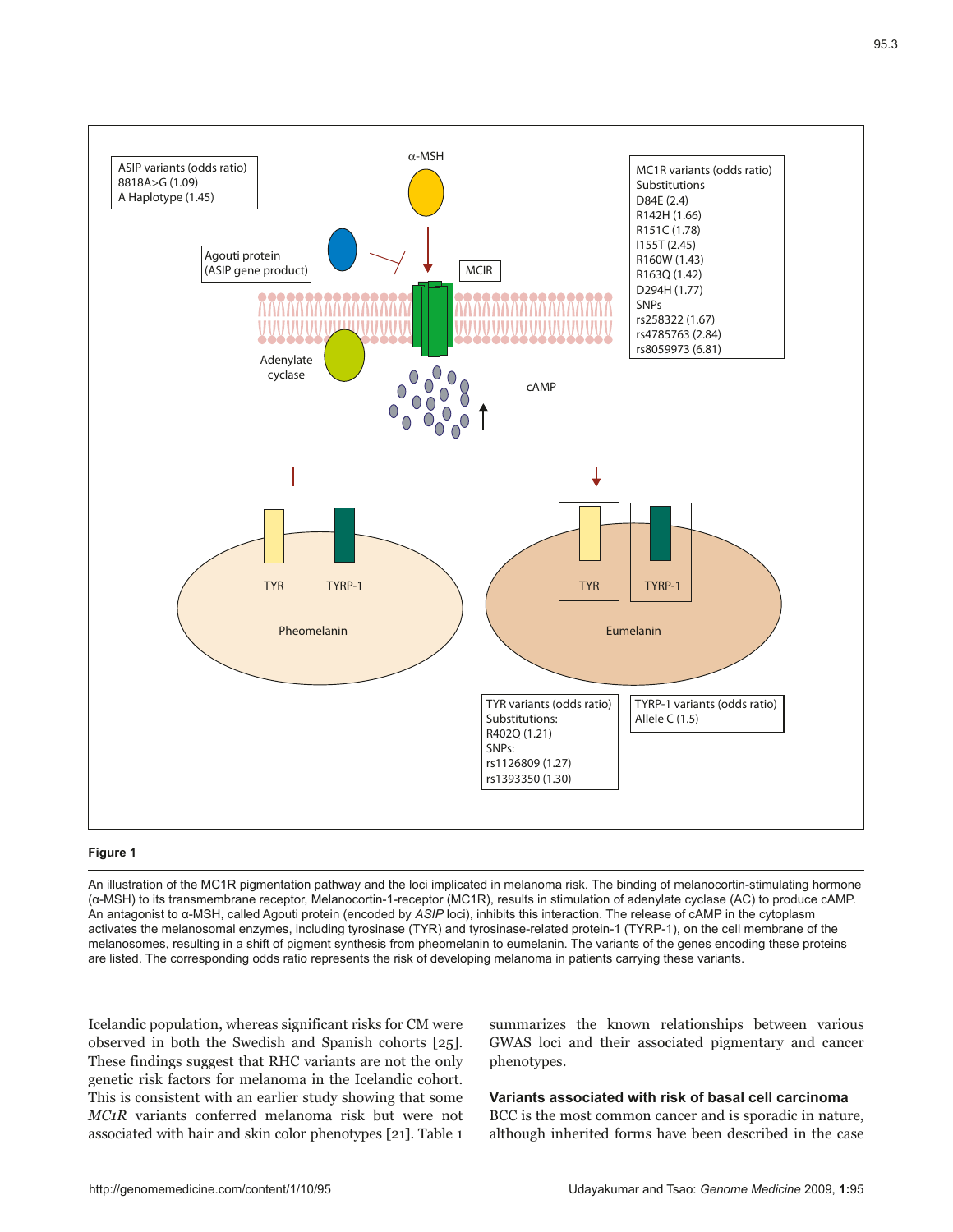#### **GWAS loci and the associated pigmentary and cancer phenotypes**

| Chromosomal region/locus (SNP region) [Reference]   | Pigmentation status                               | Cancer phenotype          |
|-----------------------------------------------------|---------------------------------------------------|---------------------------|
| MC1R (RHC, NRHC) multiple SNPs [18,19,28]           | Blonde/red hair, freckling                        | Skin sensitivity, CM, BCC |
| TYR (rs1126809, rs1042602, rs1393350) [24,26,28,29] | Blue versus green eyes, freckling                 | Skin sensitivity, CM, BCC |
| TYRP1 (rs1408799) [25,26]                           | Blonde hair (weak), brown eyes, green eyes (weak) | <b>CM</b>                 |
| ASIP haplotype (rs1015362[G], rs4911414[T]) [25,26] | Red and blonde hair, Freckling                    | CM, BCC, skin sensitivity |
| TPCN2 (rs35264875[T], rs3829241[A]) [25]            | Blonde hair versus brown                          | CM and BCC (weak)         |
| SLC24A4 (rs12896399) [24]                           | Blonde hair, green eyes brown eyes (weak)         | Skin sensitivity (weak)   |
| KITLG (rs12821256) [24]                             | Blonde hair                                       | Not known                 |
| 6p25.3 (rs1540771) [24]                             | Blonde hair, freckling                            | Skin sensitivity (weak)   |
| OCA2 (rs1667394, rs7495174) [24]                    | Blonde hair, green and brown eyes                 | Skin sensitivity (weak)   |
| 9p21 adjacent to <i>MTAP</i> (rs7023329) [28]       | Blonde hair, green and brown eyes, freckling      | Skin sensitivity, CM      |
| 9p21 adjacent to CDKN2A/B [12]                      | No association                                    | BCC, no association to CM |
| KRT5, G138E substitution [12]                       | No association                                    | BCC, no association to CM |
| 7q32 adjacent to KLF14 [12]                         | No association                                    | BCC, no association to CM |
| MTAP rs4636294 ref [37]                             | Not known                                         | <b>CM</b>                 |
| PLA2G6 (rs2284063) [37]                             | Not known                                         | <b>CM</b>                 |
|                                                     |                                                   |                           |

BCC, basal cell carcinoma; CM, cutaneous melanoma; NRHC, non-red hair color variants; RHC, red hair color variants.

of nevoid basal cell carcinoma syndrome (NBCCS). This is characterized by rapid development of numerous BCCs in young patients, with a median age of 20 years [30,31]. Susceptibility to BCC has been shown to be strongly associated with variants on chromosomes 1p36, 1q42, and 5p15 [32]. Notably, some of the sequence variants responsible for BCC appear to be independent of pigmentation traits; in fact, the 5p15 variant at the *TERT*-*CLPTM1L* (telomerase reverse transcriptase-cleft lip and palate transmembrane 1-like) locus is protective against melanoma. The deCODE group also identified three SNPs associated with non-melanoma skin cancer but not melanoma or pigmentation: (a) rs11170164 in the keratin 5 (*KRT5*) gene with a G138E substitution (combined OR 1.35,  $P = 2.1 \times 10^{-9}$ ) conferring susceptibility to BCC; (b) rs2151280 on chromosome 9p21 near the *CDKN2A/B* locus; and (c) rs157935 on chromosome 7q32 [12].

# **Risk variants for cutaneous nevi**

Melanocytic nevi (or 'moles') represent both precursors and markers of melanoma risk [33,34]. The genetics of melanocytic nevus formation appear to be related to, but distinct from, CM development. A meta-analysis of 46 different studies related to nevus formation and melanoma risk showed that a high mole count (101 to 120) increased the relative risk (RR) of melanoma by about seven-fold  $(RR = 6.89; 95\% \text{ CI})$  when compared to a low nevus count (0 to 15). In a parallel estimate, the RR was over six times higher between the presence of five atypical moles and no moles at all  $(RR = 6.52; 95\% \text{ CI})$  [33]. These studies clearly

95.4

highlight that an increase in nevus count may indicate a genetic predisposition to melanoma but that environmental factors such as UV exposure and the deregulation of genes at particular signaling pathways could potentiate this effect. Subsequent studies have linked a high nevus count to the two melanoma loci on chromosome 9 including the *CDKN2A* region [35,36]. Recently, a large GWAS was conducted on mole count using 297,108 SNPs in a cohort of 1,524 twins from the TwinsUK registry, with subsequent validation in an independent European cohort. The strongest association was reported for a SNP in the *MTAP* locus next to *CDKN2A* on chromosome 9p21 (rs4636294, combined  $P = 3.4 \times 10^{-15}$ . Another SNP on 22q13.1 ( $rs132985$ ,  $OR = 1.23$ ) also showed a strong replicated signal  $(P = 2.6 \times 10^{-7})$  [37]. It is intriguing to note that 9p21 loci also harbor SNPs that have been implicated in both susceptibility to BCC and association to pigmentation phenotypes as described above [12,28]. The associated SNP on chromosome 9p21, rs 7023329, which was reported in the Bishop *et al.* study [28], has also been reported in this study. Furthermore, the 9p21 locus also harbors strong-risk SNPs for cardiac disease and type II diabetes. The biological relationship between these SNPs and different disorders remains a source of intense investigation.

### **Summary**

Large-scale GWASs have identified a large number of moderate- to low-risk melanoma variants in different cohorts over the past few years. The information gained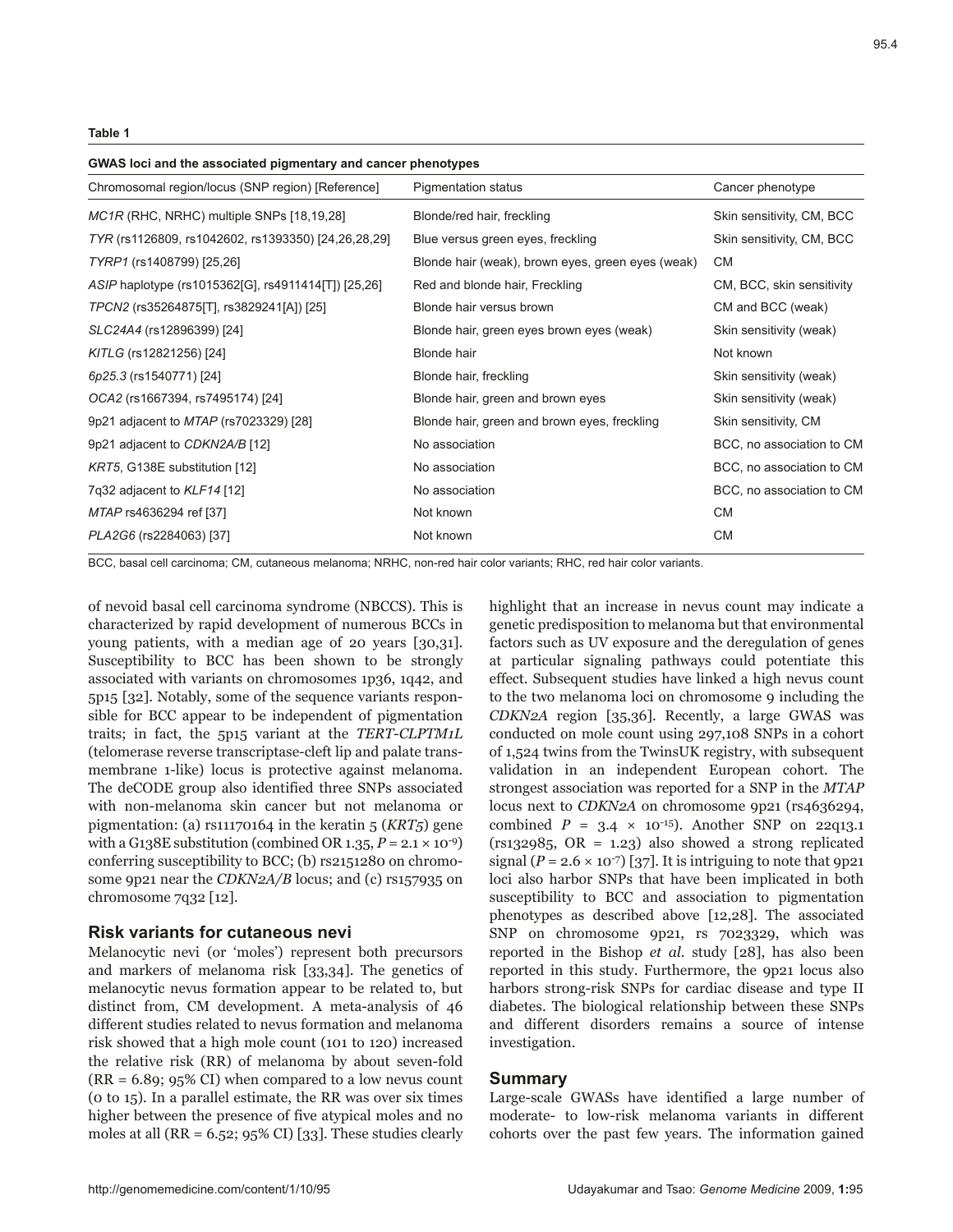from these studies advances melanoma risk prediction more than ever. Although interesting in its own right, the GWAS results are unlikely to impact clinical management at the current time. Lower-risk alleles compete against other behavioral risk factors that may modulate one's overall likelihood of developing melanoma and other forms of skin cancer. It is also somewhat ironic that high-power genetic approaches have recovered strong allelic signals in pathways that dictate pigmentation - a phenotype well known for decades to confer cancer risk. The recent harvest of GWAS analyses provides a fundamental element for risk prediction but further research is needed. Commercial interest in utilizing GWAS results should be viewed with some trepidation, as it may lead to a false sense of security, or anxiety. However, the promise of this new information is a clearer explanation of gene-gene and gene-environment interactions that will undoubtedly emerge over the next decade.

## **Competing interests**

The authors declare that they have no competing interests.

## **Authors' contributions**

DU and HT wrote the manuscript. Both authors approved the final version of the manuscript.

#### **Acknowledgements**

The authors would like to thank all the colleagues around the world whose scientific contributions formed the basis of this article.

# **References**<br>1. **SEER** Da

- SEER Database [http://seer.cancer.gov/statfacts/html/skin. html]
- 2. Jemal A, Siegel R, Ward E, Hao Y, Xu J,Thun MJ: **Cancer statistics, 2009.** *CA Cancer J Clin* 2009, **59:**225-249.
- 3. Roderick McLeod G, Davis NC, Sober AJ: **A history of melanoma: From Hunter to Clark.** In *Cutaneous Melanoma.*  4th edition. Edited by Balch CM, Houghton AN, Sober AJ, Soong S-j. St Louis: Quality Medical Publishing, Inc.; 2003:2- 12.
- 4. Clark WH Jr, Reimer RR, Greene M, Ainsworth AM, Mastrangelo MJ: **Origin of familial malignant melanomas from heritable melanocytic lesions. 'The B-K mole syndrome'.** *Arch Dermatol* 1978, **114:**732-738.
- 5. Lynch HT, Frichot BC 3rd, Lynch JF: **Familial atypical multiple mole-melanoma syndrome.** *J Med Genet* 1978, **15:**352- 356.
- 6. Wainwright B: **Familial melanoma and p16 a hung jury.** *Nat Genet* 1994, **8:**3-5.
- 7. Zuo L, Weger J, Yang Q, Goldstein AM, Tucker MA, Walker GJ, Hayward N, Dracopoli NC: **Germline mutations in the p16INK4a binding domain of CDK4 in familial melanoma.** *Nat Genet* 1996, **12:**97-99.
- 8. Udayakumar D, Tsao H: **Melanoma genetics: an update on risk-associated genes.** *Hematol Oncol Clin North Am* 2009, **23:**415-429, vii.
- 9. Bishop JN, Harland M, Bishop DT: **The genetics of melanoma.** *Br J Hosp Med (Lond)* 2006, **67:**299-304.
- 10. Chin L, Garraway LA, Fisher DE: **Malignant melanoma: genetics and therapeutics in the genomic era.** *Genes Dev* 2006, **20:**2149-2182.
- 11. Goldstein AM, Chan M, Harland M, Hayward NK, Demenais F, Bishop DT, Azizi E, Bergman W, Bianchi-Scarra G, Bruno W,

Calista D, Albright LA, Chaudru V, Chompret A, Cuellar F, Elder DE, Ghiorzo P, Gillanders EM, Gruis NA, Hansson J, Hogg D, Holland EA, Kanetsky PA, Kefford RF, Landi MT, Lang J, Leachman SA, MacKie RM, Magnusson V, Mann GJ, *et al.*: **Features associated with germline CDKN2A mutations: a GenoMEL study of melanoma-prone families from three continents.** *J Med Genet* 2007, **44:**99-106.

- 12. Stacey SN, Sulem P, Masson G, Gudjonsson SA, Thorleifsson G, Jakobsdottir M, Sigurdsson A, Gudbjartsson DF, Sigurgeirsson B, Benediktsdottir KR, Thorisdottir K, Ragnarsson R, Scherer D, Hemminki K, Rudnai P, Gurzau E, Koppova K, Botella-Estrada R, Soriano V, Juberias P, Saez B, Gilaberte Y, Fuentelsaz V, Corredera C, Grasa M, Hoiom V, Lindblom A, Bonenkamp JJ, van Rossum MM, Aben KK, *et al.*: **New common variants affecting susceptibility to basal cell carcinoma.** *Nat Genet* 2009, **41:**909-914.
- 13. Gandini S, Sera F, Cattaruzza MS, Pasquini P, Zanetti R, Masini C, Boyle P, Melchi CF: **Meta-analysis of risk factors for cutaneous melanoma: III. Family history, actinic damage and phenotypic factors.** *Eur J Cancer* 2005, **41:** 2040-2059.
- 14. Lin J, Hocker TL, Singh M, Tsao H: **Genetics of melanoma predisposition.** *Br J Dermatol* 2008, **159:**286-291.
- 15. Rouzaud F, Kadekaro AL, Abdel-Malek ZA, Hearing VJ: **MC1R and the response of melanocytes to ultraviolet radiation.** *Mutat Res* 2005, **571:**133-152.
- 16. Garcia-Borron JC, Sanchez-Laorden BL, Jimenez-Cervantes C: **Melanocortin-1 receptor structure and functional regulation.** *Pigment Cell Res* 2005, **18:**393-410.
- 17. Mas JS, Gerritsen I, Hahmann C, Jimenez-Cervantes C, Garcia-Borron JC: **Rate limiting factors in melanocortin 1 receptor signalling through the cAMP pathway.** *Pigment Cell Res* 2003, **16:**540-547.
- 18. Valverde P, Healy E, Jackson I, Rees JL,Thody AJ: **Variants of the melanocyte-stimulating hormone receptor gene are associated with red hair and fair skin in humans.** *Nat Genet* 1995, **11:**328-330.
- 19. Raimondi S, Sera F, Gandini S, Iodice S, Caini S, Maisonneuve P,Fargnoli MC: **MC1R variants, melanoma and red hair color phenotype: a meta-analysis.** *Int J Cancer* 2008, **122:**2753- 2760.
- 20. Box NF, Duffy DL, Chen W, Stark M, Martin NG, Sturm RA, Hayward NK: **MC1R genotype modifies risk of melanoma in families segregating CDKN2A mutations.** *Am J Hum Genet* 2001, **69:**765-773.
- 21. Kennedy C, ter Huurne J, Berkhout M, Gruis N, Bastiaens M, Bergman W, Willemze R, Bavinck JN: **Melanocortin 1 receptor (MC1R) gene variants are associated with an increased risk for cutaneous melanoma which is largely independent of skin type and hair color.** *J Invest Dermatol* 2001, **117:**294- 300.
- 22. Fargnoli MC, Pike K, Pfeiffer RM, Tsang S, Rozenblum E, Munroe DJ, Golubeva Y, Calista D, Seidenari S, Massi D, Carli P, Bauer J, Elder DE, Bastian BC, Peris K, Landi MT: **MC1R variants increase risk of melanomas harboring BRAF mutations.** *J Invest Dermatol* 2008, **128:**2485-2490.
- 23. Landi MT, Bauer J, Pfeiffer RM, Elder DE, Hulley B, Minghetti P, Calista D, Kanetsky PA, Pinkel D, Bastian BC: **MC1R germline variants confer risk for BRAF-mutant melanoma.** *Science* 2006, **313:**521-522.
- 24. Sulem P, Gudbjartsson DF, Stacey SN, Helgason A, Rafnar T, Magnusson KP, Manolescu A, Karason A, Palsson A, Thorleifsson G, Jakobsdottir M, Steinberg S, Palsson S, Jonasson F, Sigurgeirsson B, Thorisdottir K, Ragnarsson R, Benediktsdottir KR, Aben KK, Kiemeney LA, Olafsson JH, Gulcher J, Kong A, Thorsteinsdottir, U,Stefansson, K: **Genetic determinants of hair, eye and skin pigmentation in Europeans.** *Nat Genet* 2007, **39:**1443-1452.
- 25. Sulem P, Gudbjartsson DF, Stacey SN, Helgason A, Rafnar T, Jakobsdottir M, Steinberg S, Gudjonsson SA, Palsson A, Thorleifsson G, Palsson S, Sigurgeirsson B, Thorisdottir K, Ragnarsson R, Benediktsdottir KR, Aben KK, Vermeulen SH, Goldstein AM, Tucker MA, Kiemeney LA, Olafsson JH, Gulcher